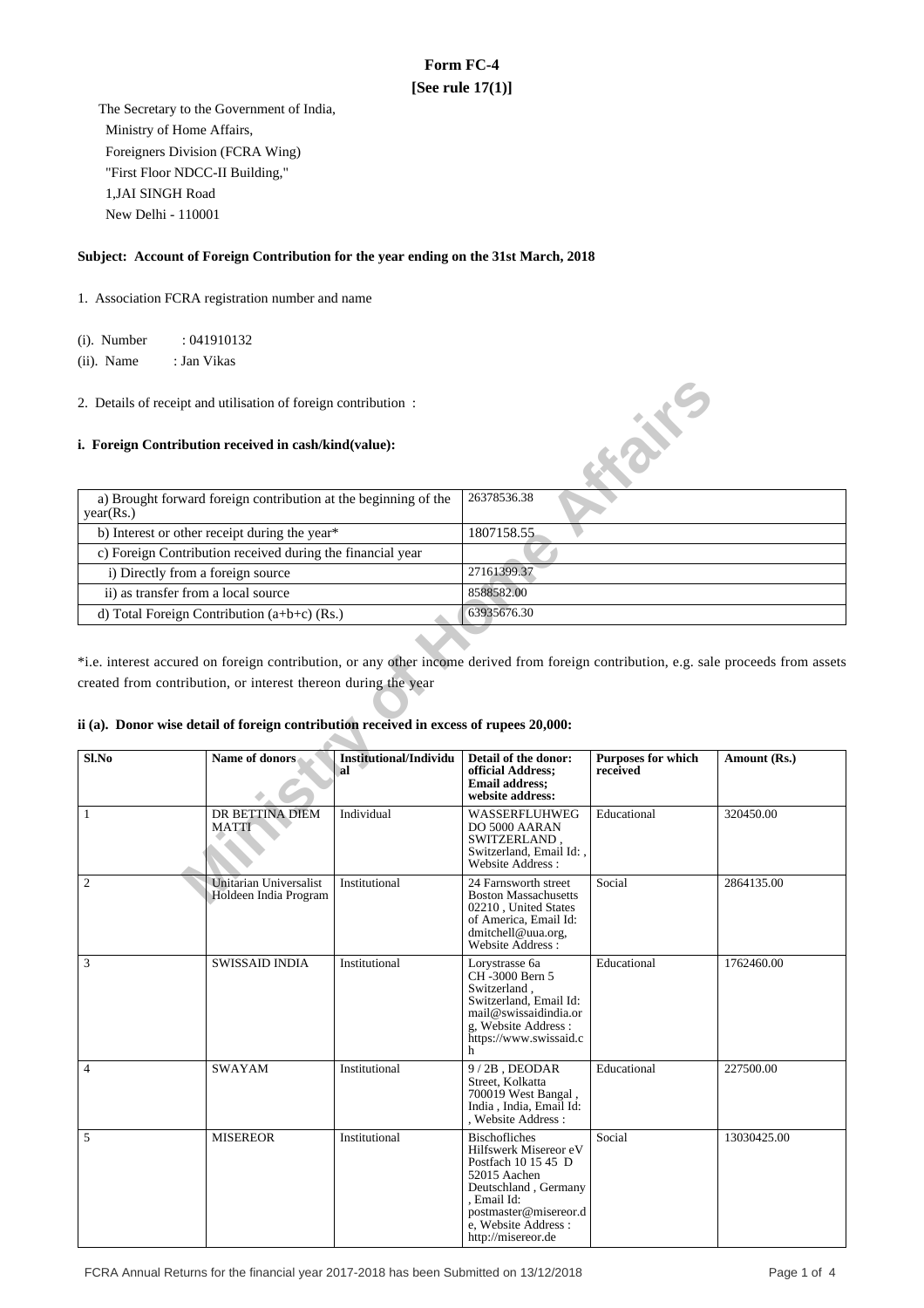| Sl.No  | Name of donors                                           | <b>Institutional/Individu</b><br>al | Detail of the donor:<br>official Address:<br><b>Email address;</b><br>website address:                                                                                                                   | <b>Purposes for which</b><br>received | Amount (Rs.) |
|--------|----------------------------------------------------------|-------------------------------------|----------------------------------------------------------------------------------------------------------------------------------------------------------------------------------------------------------|---------------------------------------|--------------|
| 6      | <b>TALENT</b><br><b>FOUNDATION</b>                       | Institutional                       | P.O BOX 271<br>2160LISSE<br><b>THENETHERLANDS</b><br>, Netherlands, Email<br>Id: mail@gdstalent.nl,<br>Website Address:                                                                                  | Educational                           | 1984331.00   |
| $\tau$ | Bread for the world<br>Protestant<br>Development Service | Institutional                       | South Asia<br>DeskCaroline<br>Michaelis Str 110115<br>Berlin Germany,<br>Germany, Email Id:<br>franziska.hoffmann@br<br>ot.fuer.die.welt.de,<br>Website Address:<br>http://www.brot-fuer-<br>die-welt.de | Educational                           | 5315406.37   |
| 8      | <b>ACTIONAID</b><br><b>ASSOCIATION</b>                   | Institutional                       | R 7 Hauz Khas<br>Enclave New Delhi 11<br>00 16 INDIA, India,<br>Email Id:<br>vijay.sahu@actionaid.o<br>rg, Website Address :<br>http://www.actionaid.or<br>g                                             | Social                                | 1413500.00   |
| 9      | National Foundation<br>For India                         | Institutional                       | India Habitat Center,<br>Lodhi Road, New<br>Delhi - 110003, India,<br>Email Id:, Website<br>Address:                                                                                                     | Social                                | 500000.00    |
| 10     | <b>QUEST ALLIANCE</b>                                    | Institutional                       | 108 2nd Main 6 th<br>Cross Koramangala<br>1stBlock Banglore<br>560034 India, India,<br>Email Id:<br>info@questalliance.net,<br>Website Address :<br>http://www.questallinc<br>e.net                      | Educational                           | 5647582.00   |
| 11     | <b>Dalit Foundation</b>                                  | Institutional                       | C - 5 Royal Chinmay<br>Vastrapur Bodakdev<br>Ahmedabad Gujrat,<br>India. Email Id:<br>Website Address:                                                                                                   | Social                                | 600000.00    |
| 12     | <b>FREUDENBERG</b><br>GALA                               | Institutional                       | IM Techno Logie Park,<br>69469 Weinhein DE<br>Germany CEI,<br>Germany, Email Id:,<br>Website Address:                                                                                                    | Educational                           | 1427941.00   |
| 13     | Global Greengrants<br>Fund                               | Institutional                       | 2840 Wilderness Place,<br>Suite A-Boulder, CO<br>80301 USA, United<br>States of America,<br>Email Id:<br>india@greengrants.org,<br>Website Address:                                                      | Educational                           | 445550.00    |
| 14     | Sampada Grameen<br>Mahila Sanstha<br>SANGRAM             | Institutional                       | Aarohan, Ghanshyam<br>Nagar, Madhav Nagar<br>Road, Sangli - 416416<br>Maharashtra, India,<br>Email Id:, Website<br>Address:                                                                              | Social                                | 200000.00    |

(b). Cumulative purpose-wise amount of all foreign contribution donation received :

| Sl.No         | <b>Purpose</b> | Amount      |
|---------------|----------------|-------------|
|               | Educational    | 11266839.37 |
| $\gamma$<br>∼ | Social         | 15894560.00 |

### **(iii). Details of Utilization of foreign contribution:**

| a. Total Utilization* for projects as per aims and<br>objectives of the association (Rs.) | 27871528.00 |
|-------------------------------------------------------------------------------------------|-------------|
| b. Total Administrative Exprenses as provided in Rule<br>5, FCRA 2011 (Rs.)               | 7171184.23  |
| c. Total invested in term deposits(Rs.)                                                   | 23793374.39 |
| d. Total Purchase of fresh assets (Rs.)                                                   | 413150.00   |
| Total utilization in the year(Rs.) $(a+b+d)$                                              | 35455862.23 |

\* It is affirmed that the utilisation of foreign contribution is not in contravention of the provisions contained in proviso to Sction 9(e) and FCRA Annual Returns for the financial year 2017-2018 has been Submitted on 13/12/2018 Page 2 of 4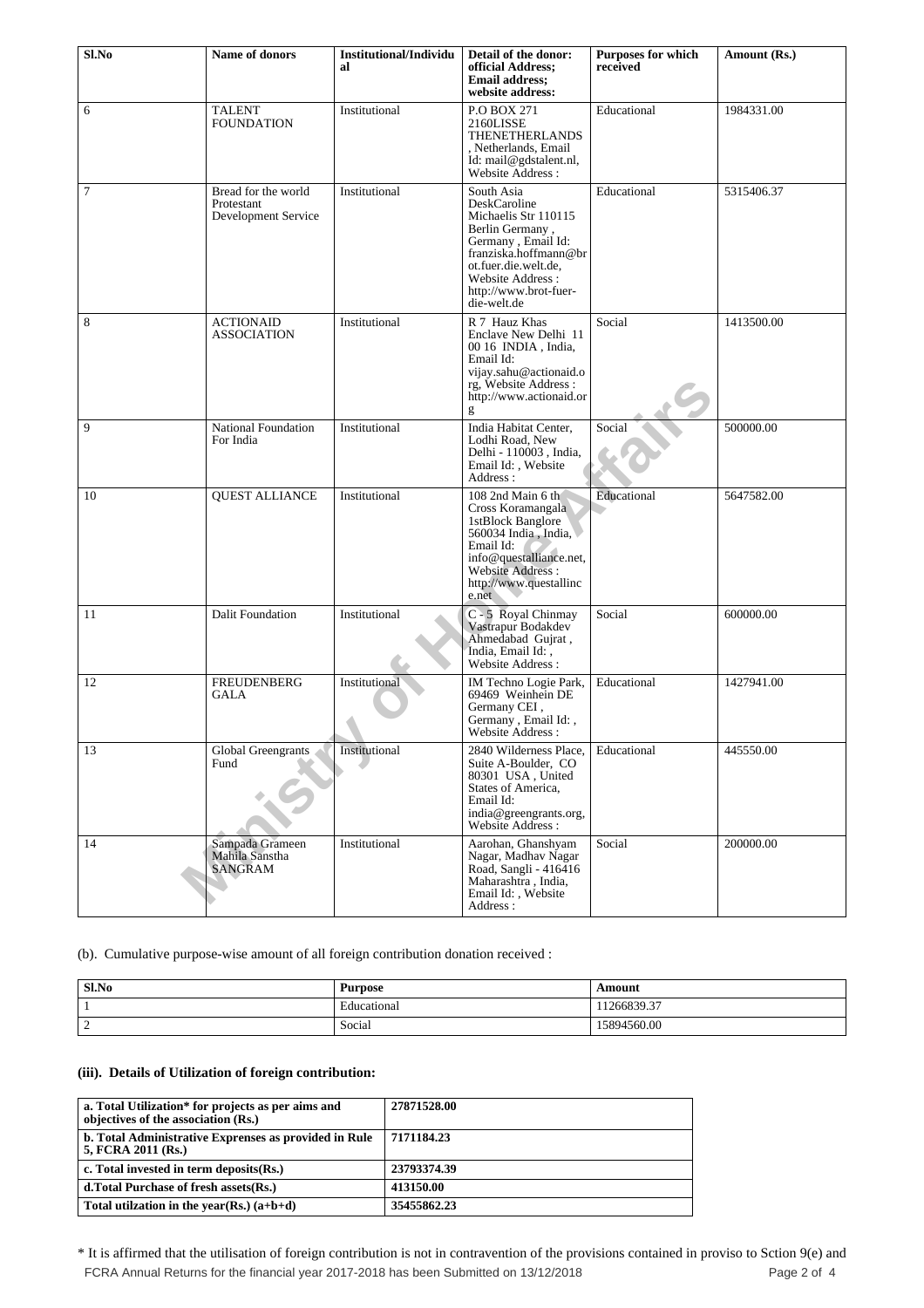Section 12(4)(f) of the Act which states that the acceptance of foreign contribution is not likely to affect prejudically.

(A) the soverignty and integrity of india; or.

(B) the security, strategic, scientific or echnomic interest of the state; or

(C) the public interest; or

(D) freedom or fairness of election to any legistature; or

(E) friendly relations with any foreign state; or

(F) harmony between religious, racial, social, lingusitic or relgional groups, castes or communities

iv. Balance of unutilized foreign contribution, in cash/bank, at the end of the year(Rs.) : 4686439.68 v. Total number of foreigner working(salaried/ in honorary capacity. 0.00

| Sl.No | <b>Name of Bank</b>  | <b>Branch Address With</b><br>pincode)                                                                       | <b>IFSC Code</b> | <b>Account No</b> |
|-------|----------------------|--------------------------------------------------------------------------------------------------------------|------------------|-------------------|
|       | <b>BANK OF INDIA</b> | PANCHAVATI BRANCH<br>PANCHAVATI<br>AHMEDABAD -<br>380006.GUJARAT, INDIA.<br>AHMEDABAD, Gujarat,<br>Ahmedabad | BKID0002001      | XXXXXXXXXXX9687   |

| honorary capacity. | $\cosh/bank$ , at the end of the year(Rs.):<br>v. Total number of foreigner working (salaried/in<br>3. (a) Details of designated Fc bank account for receipt of Foreign Contribution (As on 31st March of the year ending): | 0.00                                                                                                                                         |                    |                   |
|--------------------|-----------------------------------------------------------------------------------------------------------------------------------------------------------------------------------------------------------------------------|----------------------------------------------------------------------------------------------------------------------------------------------|--------------------|-------------------|
| $Sl$ . No          | <b>Name of Bank</b>                                                                                                                                                                                                         | <b>Branch Address</b> (With<br>pincode)                                                                                                      | <b>IFSC Code</b>   | <b>Account No</b> |
| $\mathbf{1}$       | <b>BANK OF INDIA</b>                                                                                                                                                                                                        | PANCHAVATI BRANCH<br>PANCHAVATI<br>AHMEDABAD -<br>380006.GUJARAT, INDIA,<br>AHMEDABAD, Gujarat,<br>Ahmedabad                                 | <b>BKID0002001</b> | XXXXXXXXXXX9687   |
| Sl.No              | 3. (b) Details of all utilization bank accounts for utilization of Foregin Contribution (As on 31st March of the year ending)<br><b>Name of Bank</b>                                                                        | <b>Branch Address</b> (With<br>pincode)                                                                                                      | <b>IFSC Code</b>   | <b>Account No</b> |
| 1                  | <b>IDBI BANK LTD</b>                                                                                                                                                                                                        | RUDRA COMPLEX,<br><b>NEAR JUDGES</b><br><b>BUNGLOWS,</b><br>BODAKDEV,<br>VASTRAPUR,<br>AHMEDABAD-380015,<br>AHMEDABAD, Gujarat,<br>Ahmedabad | <b>IBKL0000067</b> | XXXXXXXXXXXX2836  |
| $\overline{c}$     | <b>IDBI BANK LTD</b>                                                                                                                                                                                                        | RUDRA COMPLEX, NR.<br><b>JUDGES BUNGLOW</b><br>ROAD, BODAKDEV,<br>VASTRAPUR,<br>AHMEDABAD, Gujarat,<br>Ahmedabad                             | <b>IBKL0000067</b> | XXXXXXXXXXX2843   |

### **Declaration**

 **I hereby declare that the above particulars furnished by me are true and correct**

**I also affirm that the receipt of foreign contribution and its utilization have not been violative of any of the provisions of the Foreign Contribution (Regulation) Act, 2010, rules, notifications/ orders issued there under from time to time and the foreign contribution was utilized for the purpose(s) for which the association was granted registration/ prior permission by the Central Government.**

Signature of the Cheif Functionary

4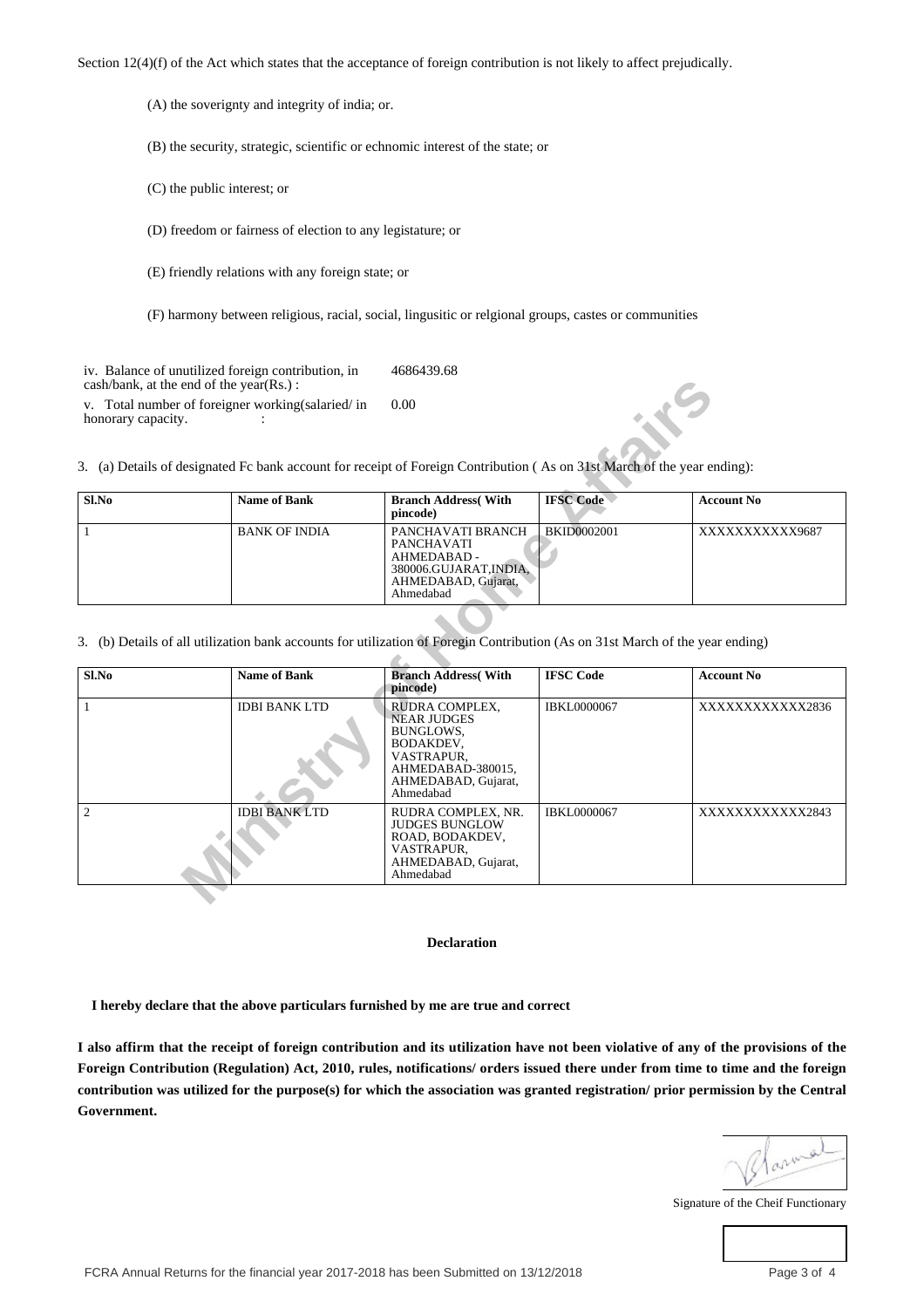

**Ministry of Home Affairs**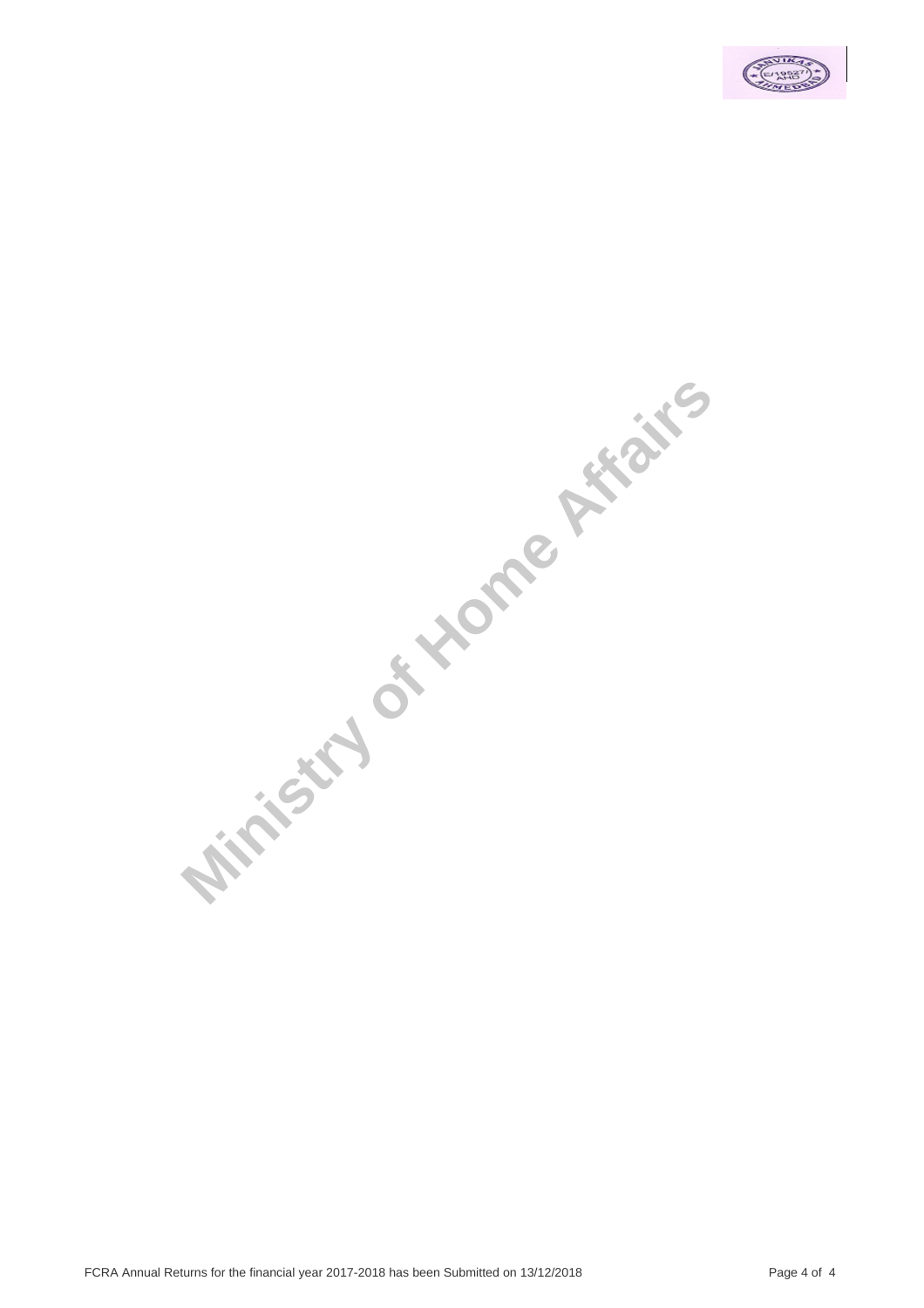# JANVIKAS

## BALANCE SHEET (FOREIGN FUNDS) AS ON 31st MARCH 2018

| <b>PARTICULARS</b>                                   | <b>ANNEXURE</b>                                                                               | 31.03.2018<br>Rs.                                                                      |
|------------------------------------------------------|-----------------------------------------------------------------------------------------------|----------------------------------------------------------------------------------------|
| <b>FUNDS AND LIABILITIES</b>                         |                                                                                               |                                                                                        |
| <b>TRUST FUNDS</b>                                   | A <sub>1</sub>                                                                                | 35.50.011                                                                              |
| OTHER EARMARKED FUNDS                                | A2                                                                                            | 2,04,34,799                                                                            |
| UNUTILIZED GRANT                                     | F                                                                                             | 85,51,250                                                                              |
|                                                      |                                                                                               | 3,25,36,060                                                                            |
| <b>ASSETS AND PROPERTIES</b>                         |                                                                                               |                                                                                        |
| <b>GROSS BLOCK OF FIXED ASSETS</b>                   | $\mathbf C$                                                                                   | 35,38,400                                                                              |
| <b>INVESTMENT</b>                                    | E                                                                                             | 1,81,09.197                                                                            |
| CURRENT ASSETS, LOANS & ADVANCES                     | D                                                                                             | 1,03,70,617                                                                            |
| INCOME AND EXPENDITURE ACCOUNT                       | B                                                                                             | 5, 17, 846                                                                             |
|                                                      |                                                                                               | 3,25,36,060                                                                            |
| <b>FOR JANVIKAS</b>                                  | For Fredy M Contractor & Co.<br><b>Chartered Accountants</b><br>Firm Registration No. 144101W | For H. RUSTOM & CO.<br><b>Chartered Accountants</b><br>Firm Registration No. - 108908W |
| <b>AVIK</b><br>F 19527                               | 144101W<br>montracte                                                                          | <b>TOM</b><br>五十四五月<br>c<br>$\varepsilon_{D\to0}$                                      |
| (Vijay Parmar)                                       | Fredy Maneksha Contractor                                                                     | (HRD DALAL)                                                                            |
| <b>Managing Trustee</b>                              | Proprietor<br>Membership No. 133793                                                           | Proprietor<br>Membership No. 31368                                                     |
| <b>PLACE: AHMEDABAD</b><br>DATE: 15th November, 2018 | <b>PLACE: AHMEDABAD</b><br>DATE: 15th November, 2018                                          | <b>PLACE: AHMEDABAD</b><br>DATE: 15th November, 2018                                   |

à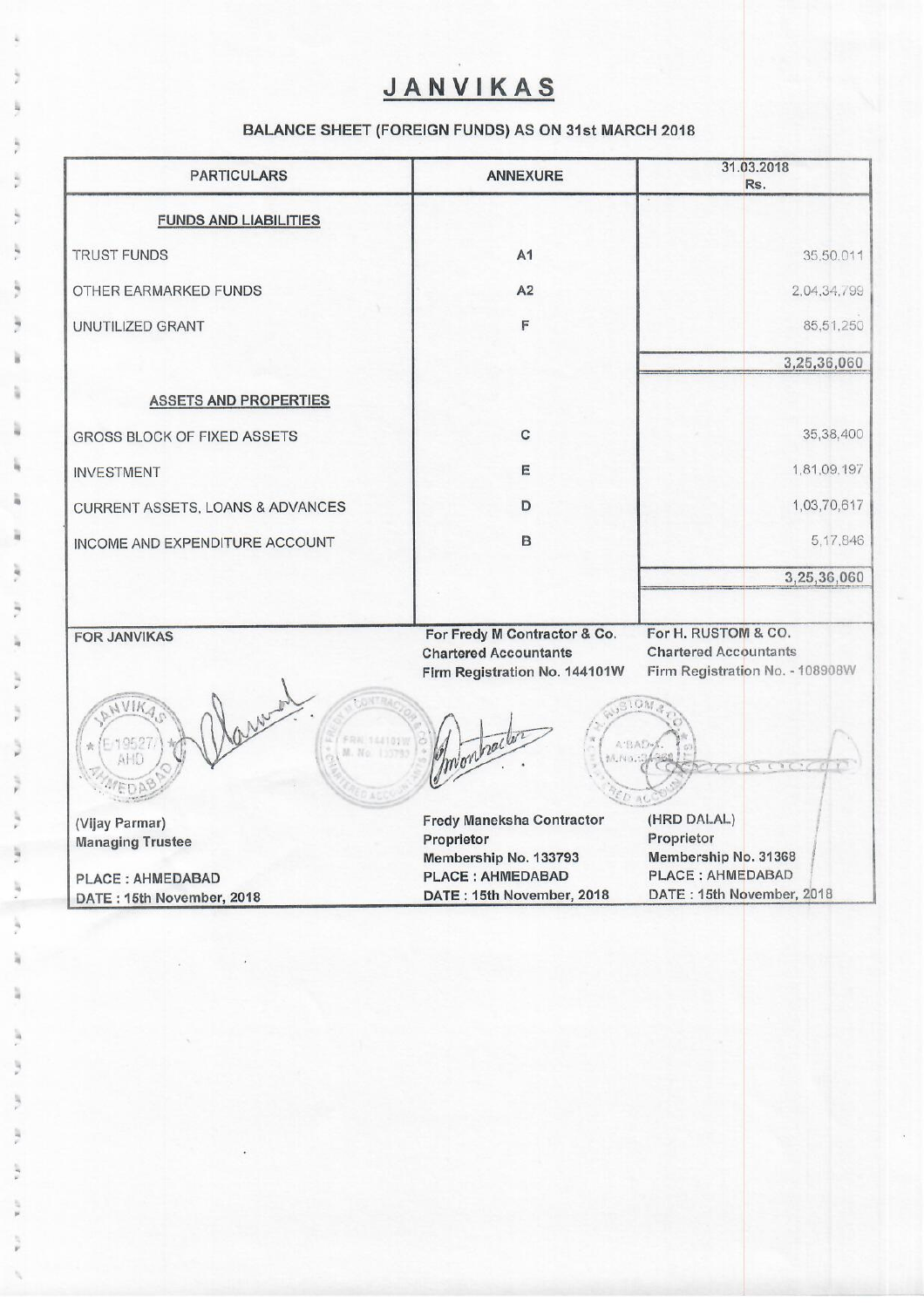## JANVIKAS

#### INCOME AND EXPENDITURE ACCOUNT (FOREIGN FUNDS) FOR THE YEAR ENDING 31st MARCH 2018

| <b>PARTICULARS</b>                      |               | (In Rupees)<br>31.03.2018 |
|-----------------------------------------|---------------|---------------------------|
| <b>INCOME</b>                           |               |                           |
| <b>GRANTS &amp; DONATIONS</b>           | ${\mathsf G}$ | 3, 14, 82, 092            |
| <b>INTEREST INCOME</b>                  | $\mathsf{H}$  | 18,07,159                 |
| TRANSFER TO SPECIFIC FUNDS              |               | 14.10,859                 |
| EXCESS OF EXPENDITURE OVER INCOME       |               | 12,19,938                 |
|                                         |               | 3,59,20,047               |
| <b>EXPENDITURE</b>                      |               |                           |
| EXPENDITURE ON OBJECTS OF THE TRUST     |               | 2,78,71,528               |
| ESTABLISHMENT / ADMINISTRATION EXPENSES | J             | 59,08,866                 |
| <b>AUDIT FEE</b>                        |               | 67,260                    |
| LOSS/ ( PROFIT) ON SALE OF ASSETS       |               | 94,731                    |
| PAYMENTS TO CHARITY COMMISSIONER        |               | 50,000                    |
| <b>REMUNERATION TO TRUSTEES</b>         |               | 11,45,058                 |
| <b>DEPRECIATION</b>                     |               | 7,82,604                  |
|                                         |               | 3,59,20,047               |
|                                         |               |                           |

For Fredy M Contractor & Co. For H. RUSTOM & CO. **FOR JANVIKAS Chartered Accountants Chartered Accountants** NVIK **Charles Accounting Charles Accounting to 144101W** Firm Registration No. - 108908W E/19527 FRN:144101W<br>M. No. 153793 Montaeu ind A'BAD-1. AHD **SLG** M.No.:31368 EDAR **Fredy Maneksha Contractor** (HRD DALAL) (Vijay Parmar) **DACCT** Proprietor Proprietor **Managing Trustee** Membership No. 31368 Membership No. 133793' PLACE : AHMEDABAD PLACE : AHMEDABAD **PLACE: AHMEDABAD** DATE: 15th November, 2018 DATE: 15th November, 2018 DATE: 15th November, 2018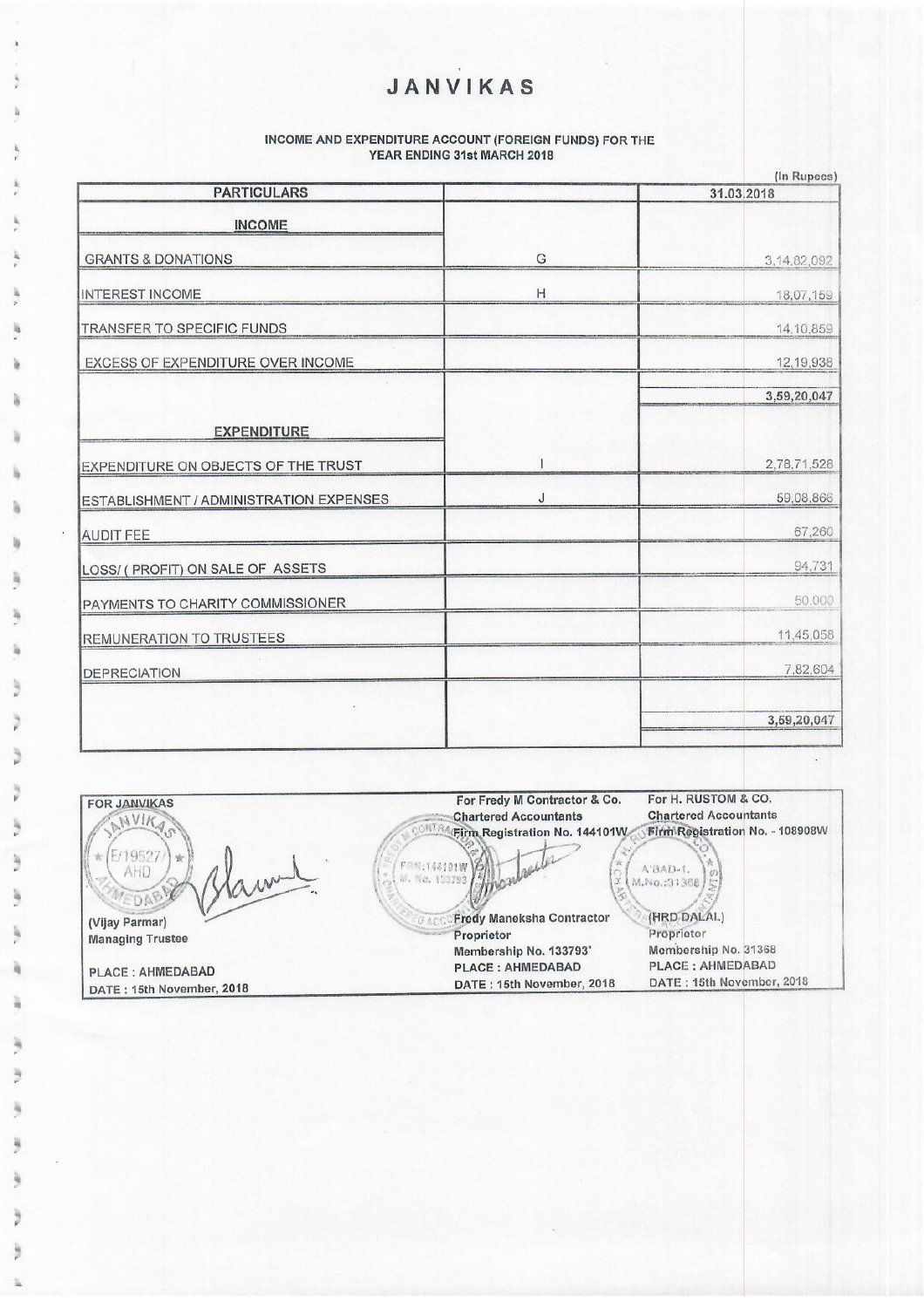### Certificate to be given by Chartered Accountant

I/We have audited the account JAN VIKAS, C/105, Royal Chinmay, Judges Bunglow Road, Ahmedabad, Gujarat - 380015 for the financial year ending the 31 March 2018 and examined all relevant books and vouchers and certify that according to the audited account:

- The brought forward foreign contribution at the beginning of the financial year was  $(i)$ Rs.2,63,78,536.38
- $(i)$ foreign contribution of / worth Rs. 3.57,49,981.37 was received by the Association during the financial year March 2018
- interest accrued on foreign contribution and other income derived from foreign  $(iii)$ contribution or interest thereon of/worth Rs. 18,07,158.55 was received by the Association during the financial year March 2018:
- the balance of unutilised foreign contribution with the Association at the end of the  $(iv)$ financial year 2018 was Rs. 2,84,79,814.07
- Certified that the Association has maintained the accounts of foreign contribution and  $(v)$ records relating thereto in the manner specified in section 19 of the Foreign Contribution (Regulation) Act, 2010 (42 of 2010) read with rule 17 of the Foreign Contribution (Regulation) Rules, 2011.
- $(vi)$ The information in this certificate and in the enclosed Balance Sheet and statement of Receipt and Payment is correct as checked by me/us.
- (vii) The association has utilized the foreign contribution received for the purpose(s) it is registered/granted prior permission under Foreign Contribution (Regulation) Act, 2010

FRN:144101W

M. No. 153793

For H. RUSTOM & CO. **Chartered Accountants SOMETHY** Registration No. 108908W

> (HRD DALAL) Proprietor Membership No. 31368

ATRAD-\$ \* <sup>DAU\*\*</sup><br>No.:31368 【

> PLACE: AHMEDABAD DATE: 15th November, 2018

For Fredy M Contractor & Co. **Chartered Accountants** Firm Registration No. 144101W ONTRAC

> monten Fredy Maneksha Contractor Proprietor Membership No 133793

PLACE: AHMEDABAD DATE: 15th November, 2018